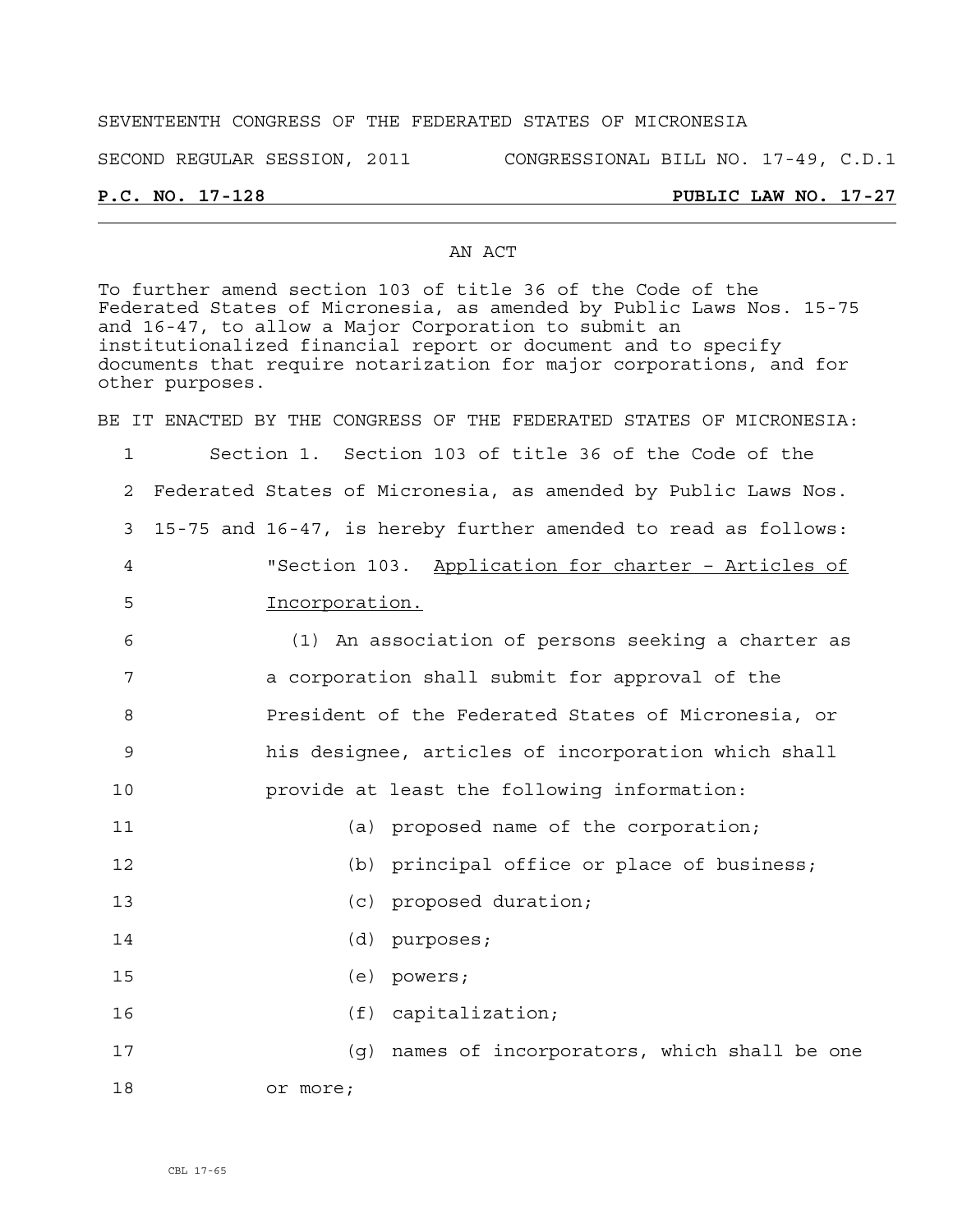| $\mathbf 1$  | (h)<br>number of directors, which shall be one or     |
|--------------|-------------------------------------------------------|
| $\mathbf{2}$ | more, and proposed officers;                          |
| 3            | name(s) of director(s) and officers to<br>(i)         |
| 4            | serve until first election;                           |
| 5            | (j) provisions of management, if any;                 |
| 6            | (k) provisions for voting by members;                 |
| 7            | (1) provisions for shareholding, if any;              |
| 8            | disposition of financial surplus;<br>(m)              |
| 9            | (n) provisions for liquidation;                       |
| 10           | (o) provisions for amendment of articles of           |
| 11           | incorporation.                                        |
| 12           | (2) A major corporation as defined under chapter 3    |
| 13           | of title 54 of the Code must submit an affidavit of   |
| 14           | stock or institutionalized financial report or        |
| 15           | document to the Office of the Registrar by the        |
| 16           | President and Secretary of the corporation as named   |
| 17           | in the articles of incorporation not later than sixty |
| 18           | (60) days from the date of receipt of the certificate |
| 19           | of incorporation.                                     |
| 20           | (3) The affidavit of stock referred to under          |
| 21           | subsection (2) of this section, articles of           |
| 22           | incorporation and subsequent amendments, dissolution, |
| 23           | liquidation and merger documents shall be notarized   |
| 24           | by an authorized FSM notary or a notary public        |
| 25           | accredited by the Registrar of Corporations pursuant  |

2 of 3